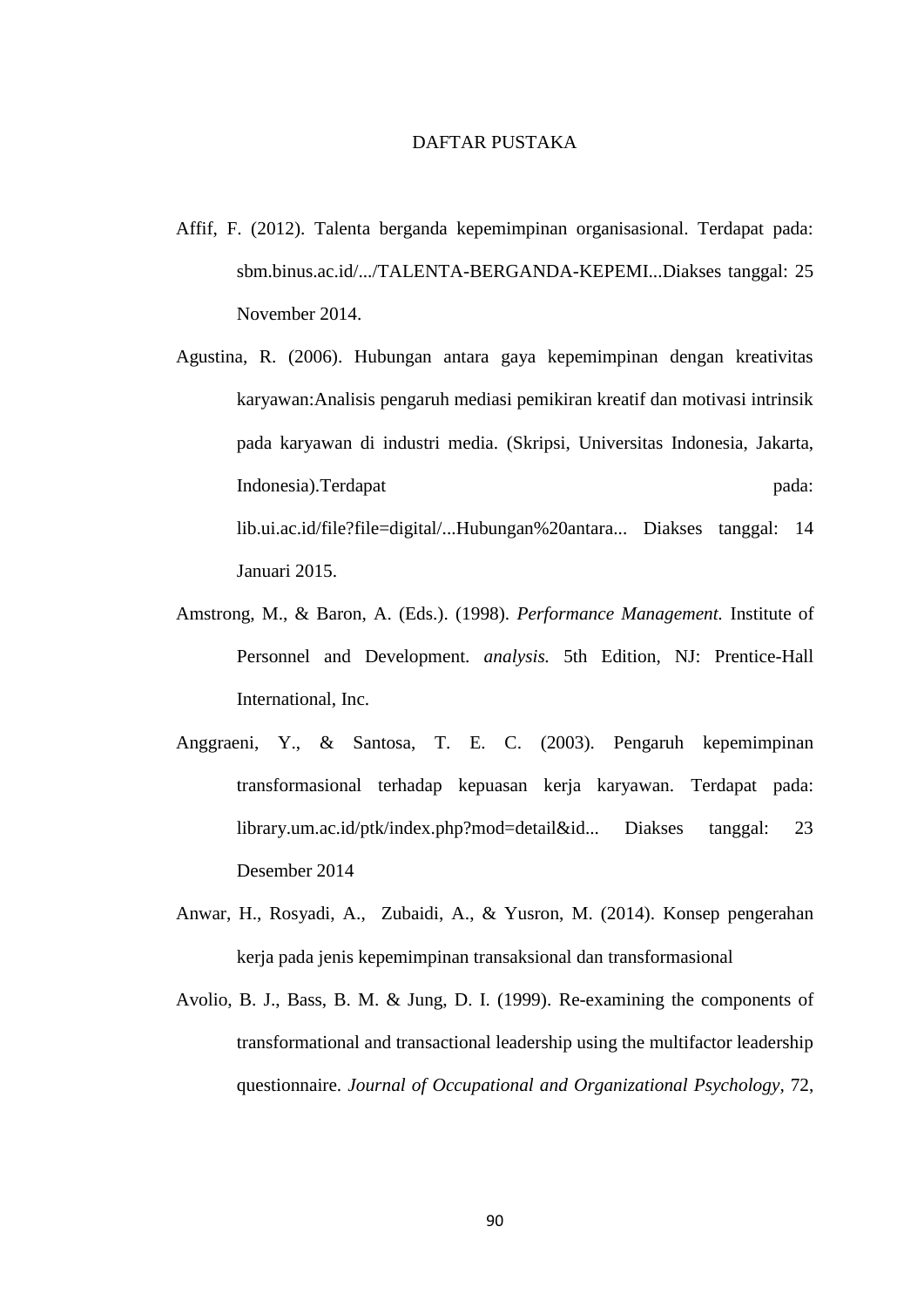441-462. Tersedia pada onlinelibrary.wiley.com/doi/10.1348. Diakses pada tanggal 28 September 2014.

- Avolio, B. J., Bass, B. M., Jung, D. I. & Berson, Y. (2003). Predicting unit performance by assessing transformational and transactional leadership. *Journal of Applied Psychology,* 88, 207-218. Tersedia pada [www.apa.org/pubs/.../apl-882207.pdf.](http://www.apa.org/pubs/.../apl-882207.pdf) Diakses pada tanggal 28 September 2014.
- Avolio, B. J., Bass, B. M., Jung, D. I. & Berson, Y. (2003). Predicting unit performance by assessing transformational and transactional leadership. *Journal of Applied Psychology,* 88, 207-218. Tersedia pada [www.apa.org/pubs/.../apl-882207.pdf.](http://www.apa.org/pubs/.../apl-882207.pdf) Diakses pada tanggal 27 November 2014.
- Babin, B. J. & James S. Boles (1998). Employee behavior in a service environment: A model and test of potential differences between men and women. *Journal of Marketing,* 62 (April), 77-91.
- Bachtiar, H. (2004). *Aspek Legal Kredit Sindikasi.* PT. Raja Grafindo Persada, Jakarta.
- Bass, B. M. & Avolio, B. J. (1990). The Implication of Transactional and Transformational Leadership for Individual, team, and organizational develompment. *Research in organizational change and development. 231- 272*
- Bass, B. M. (1990). From transactional to transformational leadership: Learning to share the vision. *Organizational Dynamics*, 18 (3), 19-31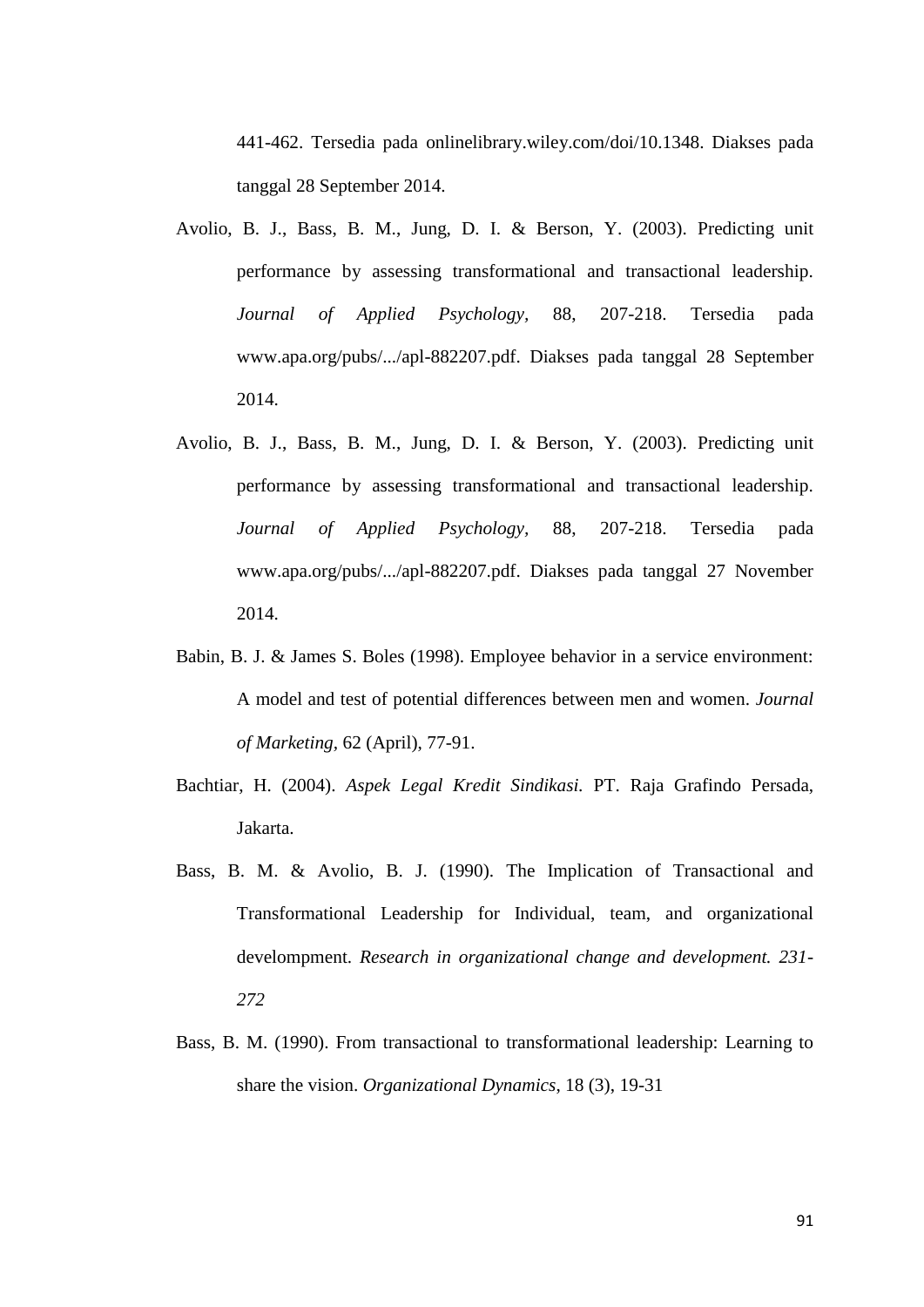- Bass, B. M., Avolio, B. J. (1993). *Transformational leadership: a response to critiques.* San Diego: accademic press. Tersedia pada [https://www.regent.edu/acad/.](https://www.regent.edu/acad/). Diakses pada tanggal 1 Desember 2014.
- Bernadin, J., & Russel, J. (2003). *Human Resource Management.* New York: Mc Graw Hill Inc.
- Cailier, J. (2010). Citizen Trust, Political Corruption, and Voting Behavior: Connecting the Dots. *Journal of politics and policy, 38 (5),* 1015–1035. doi: 10.1111/j.1747-1346.2010.00267.x
- Case, A. (2003). Transformational leadership (Disertasi/ California). Terdapat pada: [www.academia.edu/.../Kepemimpinan\\_T](http://www.academia.edu/.../Kepemimpinan_T) Diakses tanggal: 25 November 2014.
- Catchpole, K., Mishra, A., Handa, A., & McCulloch, P. (2008). Teamwork and error in the operating room: Analysis of skills and roles. *Journal of Annals of surgery*, 247(4), 669-706.
- Cooper, D. R., & Schindler, P. (2011). *Business Research Methods*. (11th ed). New York: McGraw Hill International Edition
- Cummings, T., & Worley, C. (2004). *Organization Development and Change.*
- Davies, K. (2005). Human Behavior at work organizatonal behavior. *New Delhi.* McGraw-Hill
- Dewi, A. (2007). Analisis Faktor-Faktor yang Mempengaruhi Produktivitas Tenaga. Kerja di Sumatera Utara. Jurnal ilmu ekonomi. Tersedia pada repository.usu.ac.id/bitstrea. Diakses pada tanggal 25 Oktober 2014.
- Djati, S. P., Darmawan, D. (2006). Pengaruh kinerja karyawan terhadap kepuasan, kepercayaan, dan kesetiaan pelanggan. *Jurnal Ekonomi Manajemen,* 7(1),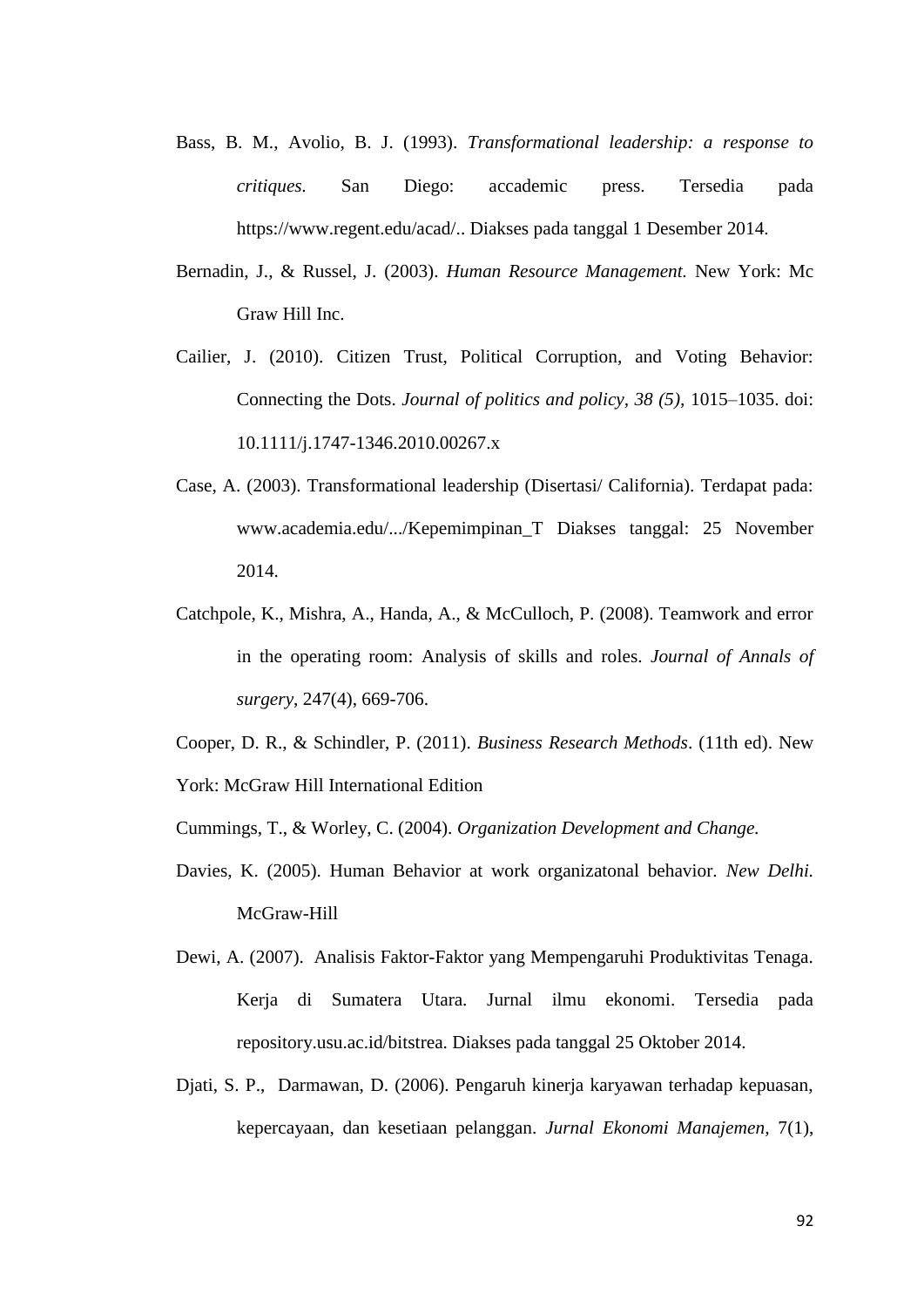http://download.portalgaruda.org/article.php?article=67645&val=352. Diakses pada tanggal 3 Januari 2015.

- DuBrin, A. J. (2004). *Leadership research findings, practice, and skill.* Indianapolis, USA.
- Ehrhardt*, K.*, Miller, J., Freeman, S., & Hom, P. (2014). Examining project commitment in cross-functional teams: Antecedents and relationship with team performance. *Journal of Business & Psychology, 29,* 443-461.
- Engestrom, Y., Brown, K., Christopher, L.C., & Gregory, J. (1997). Coordination, cooperation and communication in the courts: Expansive transitions in legal work. In M. *Journal of management.* Tersedia pada: communication.ucsd.edu/ Diakses pada: 8 oktober 2014.
- Feldman, A. (1998). Teacher education and the practical domain: Practical conceptual change in collaborative action research. Terdapat pada: people.umass.edu/afeldman/paper.p... Diakses tanggal: 19 November 2014.
- Financindo, R. (2014). Karateristik yang harus di miliki untuk membentuk kerja sama tim yang tangguh. Terdapat pada: [http://rifan-fb.c.](http://rifan-fb.c./) Diakses tanggal: 27 Februari 2015.
- Flin, R., & Martin, L. (2001). Behavioral Markers for Crew Resource Management: A Review of Current Practice. *Journal of aviation psychology, 11*(1), 95– 118.
- Fu, W., & Deshpande, S. P. (2014). The Impact of Caring Climate, Job Satisfaction,and Organizational Commitment on Job Performance of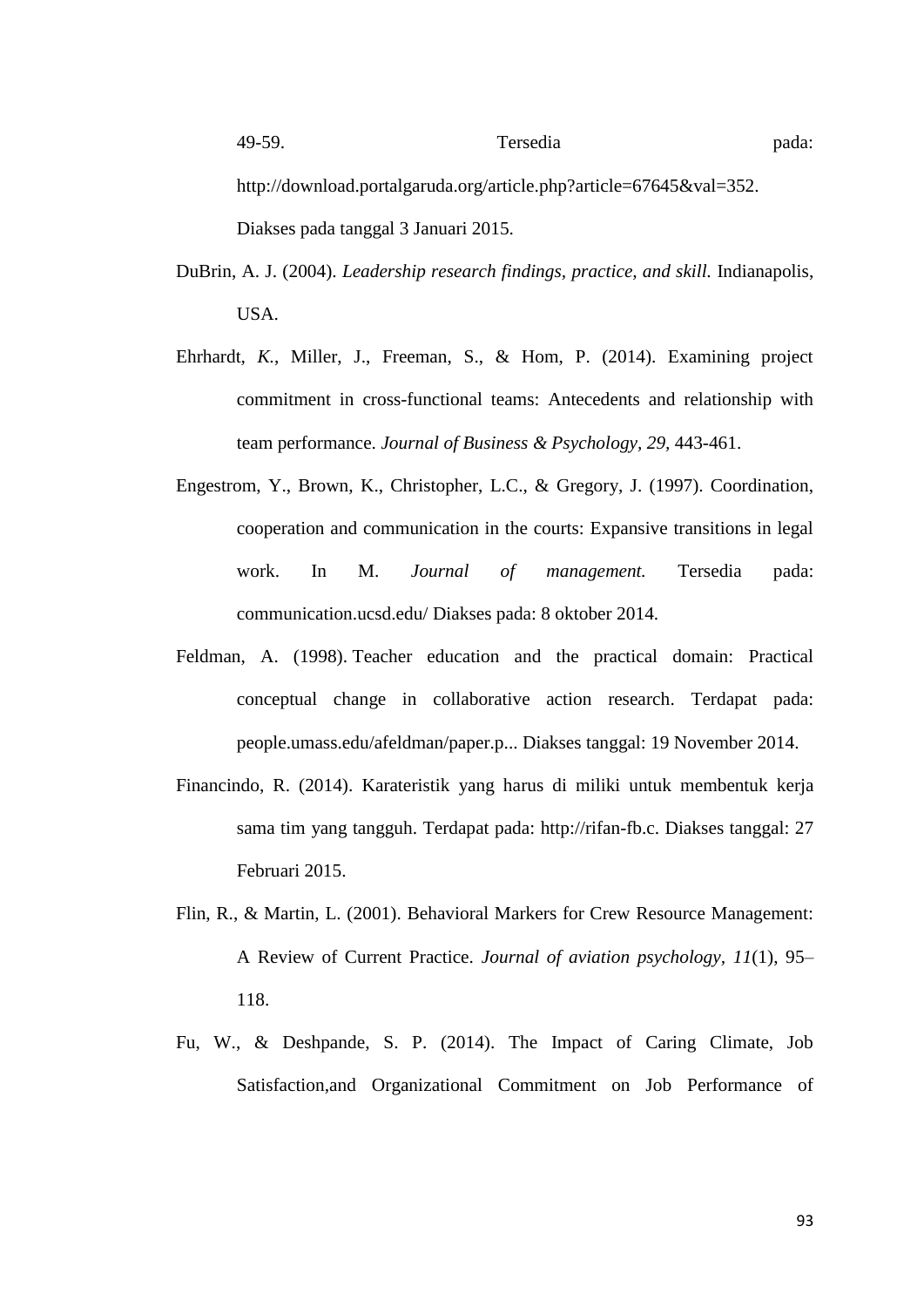Employees in a China's Insurance Company. *Journal of [Business](http://link.springer.com/journal/10551) Ethics,*  124(2) ,339-349. doi: 10.1007/s10551-013-1876-y

- Giri, V. N., & Kumar, B. P. (2010). Assessing the Impact of Organizational Communication on Job Satisfaction and Job Performance. *Journal of psychological, 55(2),*137–143. doi: 10.1007/s12646-010-0013-6
- globally distributed system development projects. *European Journal of Informational*
- Gomes, F. (2001). Manajemen Sumber Daya Manusia. Andi Offset. Yogyakarta.
- Green, S. (2005). Strategic project management needs star project leadership. *Journal of Project Management Practice*, 4, (1), 12-14.
- Hair, Jr., J. F., Anderson, R. E., Tatham, R. L. & Black, W. C. (1998). *Multivariate data analysis.* 5th Edition, NJ: Prentice-Hall International, Inc.
- Harianti, A.., Veronica, M. S., Nur., Setiawan, S., & Iskandar, D. (2012). Statistika II. Yogyakarta: Andi Offset.
- Hartog, D. N. D., & Koopman, P. L. (2011). Leadership in Organizations. *Journal of work organization and psychology, 2.*
- Hartono, J. (2013). *Metodologi Penelitian Bisnis: Salah Kaprah dan Pengalaman-Pengalaman*. BPFE. Yogyakarta.
- Hasan, I. (2003). *Pokok-pokok materi statistik 1*: Statistik Deskriptif, Edisi Kedua. Jakarta: Bumi Aksara. ISBN 979-526-776-0.
- Hertanto, E. (*2014*). Mencari jumlah item pertanyaan kuesionermelalui pendekatan jumlah sampel untuk penelitian kuantitatifpengembangan dari teori roscoe dan supranto(On-line).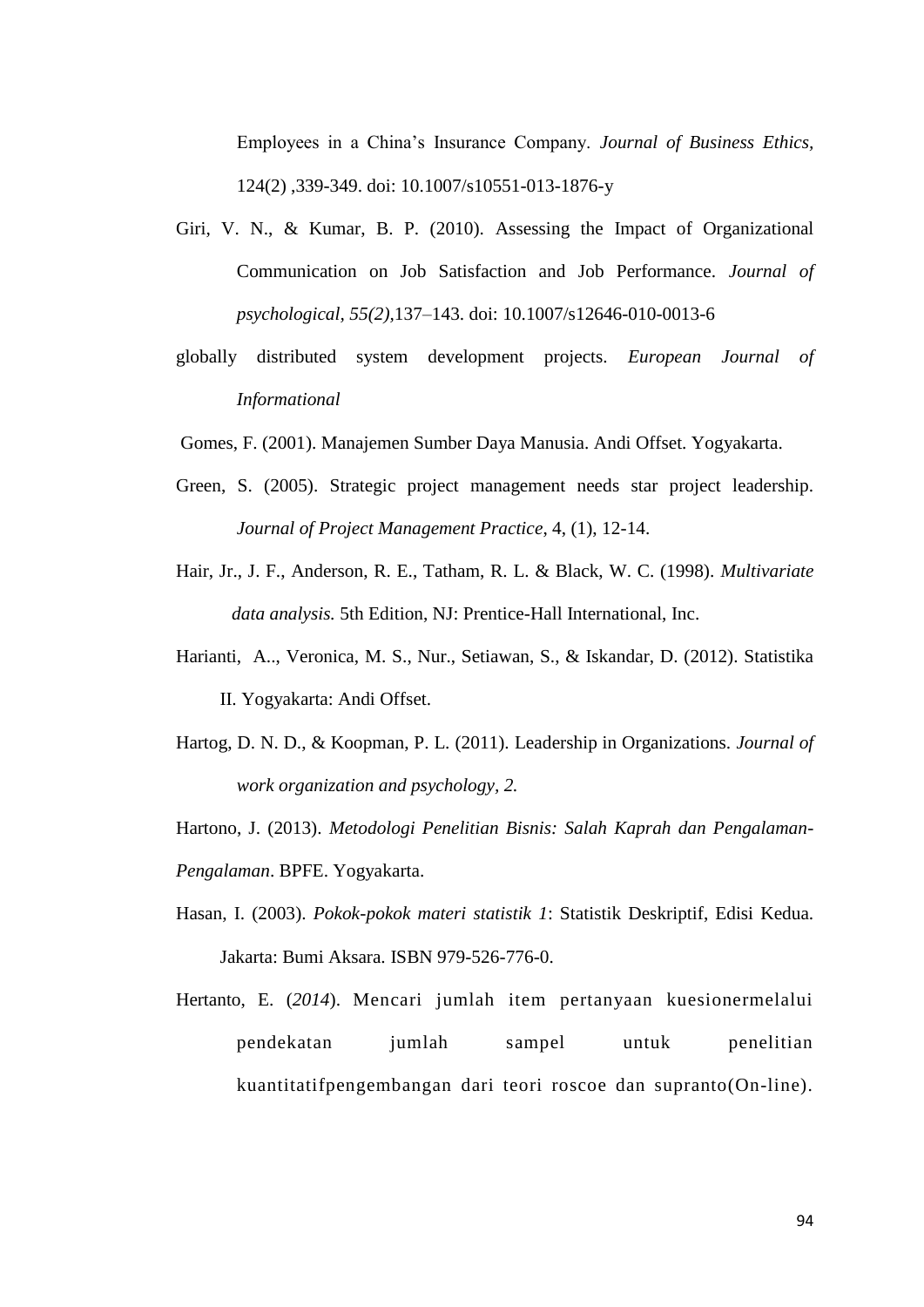Tersedia pada [www.academia.edu/10157381.](http://www.academia.edu/10157381) Diakses pada tanggal 20 Januari 2015.

- Jogiyanto, H. M. (2013). *Metodologi penelitian bisnis: Salah kaprah dan pengalaman-pengalaman*. Yogyakarta: BPFE UGM. *Journal of Project Management*, 35(1), 30-45. doi: org/10.5755/j01.em.18.4.5710
- Judge, T. A. & Piccolo, R. F. (2004). Transformational and transactional leadership: A metaanalytic
- Kark, R., Shamir, B., & Chen, G. (2003). The two faces of transformational leadership: Empowerment and dependency. Journal of Applied Psychology, 88(2), 246-255.
- Kendra, K. & Taplin, L.J. (2004). Project success. A cultural framework. Project Management Journal, 35 (1), 30-45
- Koonz, H., & Weihrich, H. (1990*). Essentials of Management*. New York: McGraw-Hill.
- Kotlarsky, J., Oshri, I. (2005). Social ties, knowledge sharing and successful collaboration in
- Kreitner, R., Kinicki, A. (2007). Organizational Behavior. McGraw-Hill.
- Lurie, S., Schultz, S., & Lamanna, G. (2011). Assessing Teamwork: A Reliable Five-Question Survey, *43(10).*

Mangkunegara, A. (2008). *Manajemen sumber daya manusia perusahaan.* Bandung

Mangkuprawira, S. (2009). Mengatasi masalah karyawan dan karyawan bermasalah. Tersedia pada: [http://ronawajah.wordpress.](http://ronawajah.wordpress/) Diakses tanggal: 30 Desember 2014.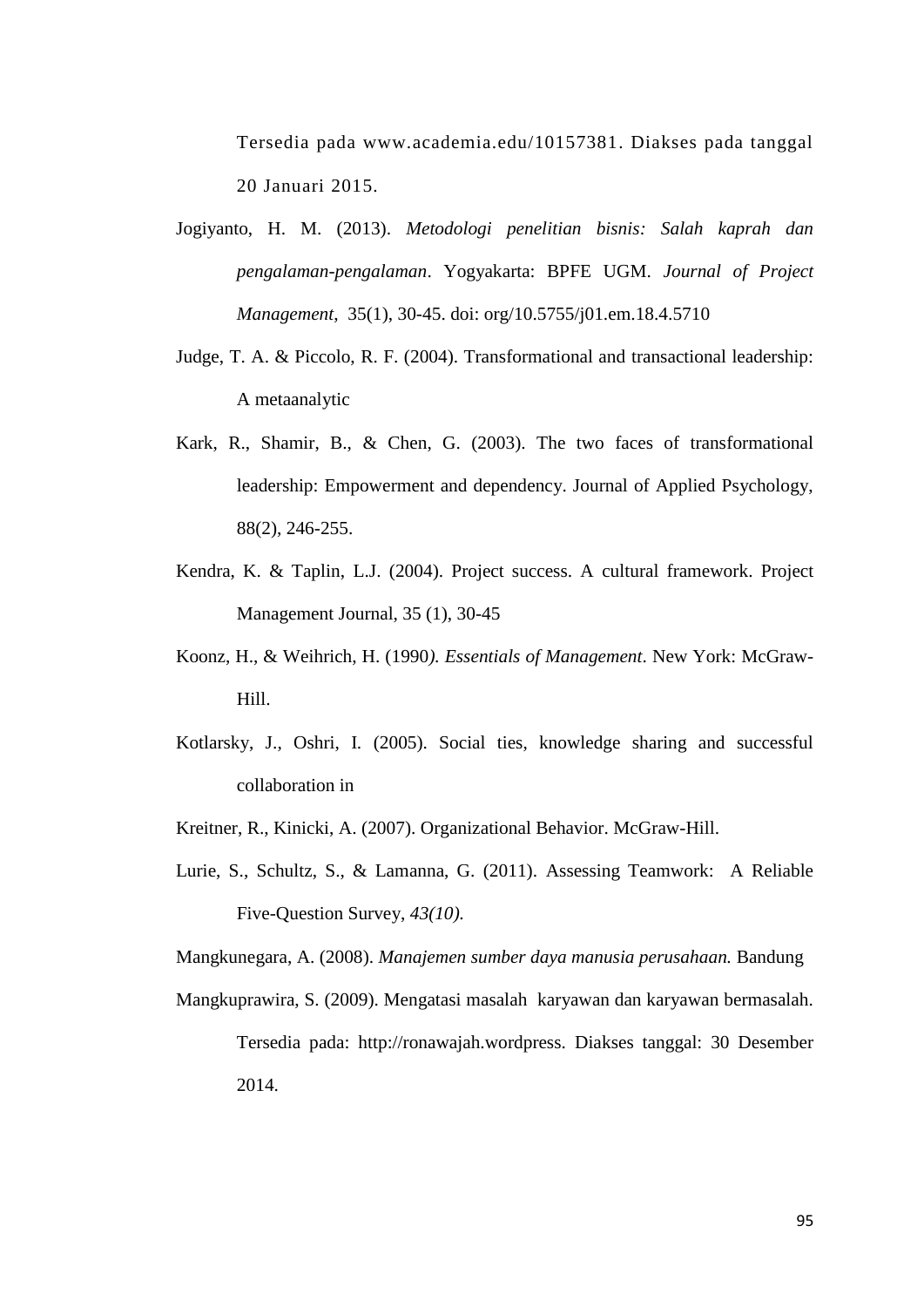- Marpaung, M. (2014). Pengaruh Kepemimpinan Dan Teamwork Terhadap Kinerja Karyawan Di Koperasi Sekjen Kemdikbud Senayan Jakarta. *Jurnal ilmiah widya,* 2(1), 33-40
- Mathis, R., & Jackson. (2001). *Manajemen sumber daya manusia.* Edisi 4. Jakarta Maxwell, J. (1995). *Developing the leader within you.*
- Nasir, I. (2012). Pentingnya kepemimpinan transformasional dalam meningkatkan kinerja sekolah. Terdapat pada: [https://ibnunsr.wordpress.com.](https://ibnunsr.wordpress.com/) Diakses tanggal: 27 Februari 2015.
- Natalius, F. (2011). Analisa kepemimpinan transaksional dan transformasional untuk meningkatkan kerjasama tim dan kinerja waktu proyek. Tersedia pada: lib.ui.ac.id/file?file=digital/20295997-T29931-Frans%20Natalius.pdf.

Diakses pada: 1 maret 2015.

Nawawi, U. (2002). *Sumber daya manusia.* Jakarta: Gunung agung.

- New Jersey: Prentice-Hall, Inc.
- Nonose, K., Kanno, T., Furuta, K. (2012). A team cognition model derived from an analysis of reflection on cooperation. 14, 83–92. doi: 10.1007/s10111-011- 0179-2
- Nugroho, D.A. (2011). Pengaruh Budaya Organisasi dan Gaya Kepemimpinan Transaksional terhadap Komitmen Organisasi dan Kinerja Pegawai. *Jurnal of Manajemen dan Bisnis, 1 (2),* 167-176.

O'Leary, E. (2001). *Kepemimpinan*. Edisi Pertama. Yogyakarta: Andi

Paiy, K. (2012). Masalah Dalam Perusahaan. Tersedia pada: [http://khaniepaiy.blogspot.com/2012/03/ Diakses tanggal: 30 Desember](http://khaniepaiy.blogspot.com/2012/03/%20Diakses%20tanggal:%20%2030%20Desember%202014)  [2014](http://khaniepaiy.blogspot.com/2012/03/%20Diakses%20tanggal:%20%2030%20Desember%202014)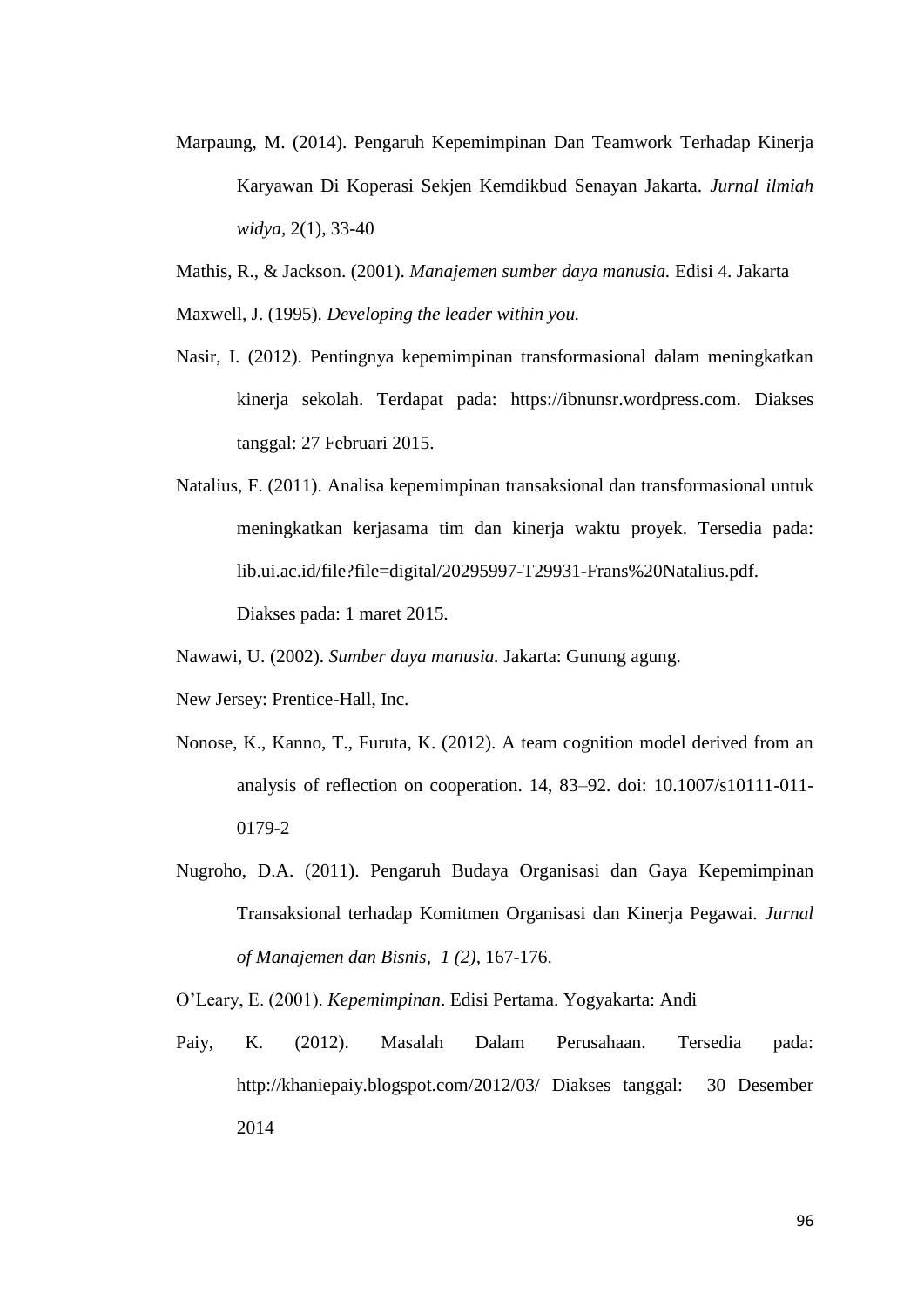- Pane, J., & Astuti, S. (2009). Pengaruh budaya organisasi, kepemimpinan Transformasional, dan kompensasi Terhadap kinerja karyawan. *Jurnal telaah manajemen,* 6(1), 67-85. Terdapat pada [www.unisbank.ac.id/ojs/index.php/fe5/article/.../73.](http://www.unisbank.ac.id/ojs/index.php/fe5/article/.../73) Diakses pada tanggal 28 November 2014.
- Poernomo, E. (2006). Pengaruh Kreativitas dan Kerjasama Tim Terhadap Kinerja Manajer Pada PT. Jesslynk Cakes Indonesia Cabang Surabaya, Adm. Bisnis UPN Veteran Jawa Timur. *Jurnal Ilmu-Ilmu Ekonomi*. 6 (2).
- Pradana, M., Sunuharyo, B. S., & Hamid, J. (2013). Pengaruh Gaya Kepemimpinan Transaksional dan Transformasional terhadap Kinerja Karyawan. *Jurnal Administrasi Bisnis*, 4(1), 1-11. Terdapat pada binus.ac.id/ecolls/.../2013-2. Diakses pada tanggal 28 November 2014.
- Pratiwi, W., & Nugrohoseno, D. (2014). Pengaruh kepribadian terhadap kerjasama tim dan dampaknya terhadap kinerja kerja karyawan. *Jurnal ilmu manajemen.* 2 (3). 1117-1129. Terdapat pada [https://ml.scribd.com/.../PENGARUH-KEPRIBADIAN.](https://ml.scribd.com/.../PENGARUH-KEPRIBADIAN) Diakses pada tanggal 5 Februari 2015.
- Purnami, S., (2004). Guru sebagai pemimpin transaksional dan transformasional di dalam kelas. Terdapat pada: digilib.uinsuka.ac.id/.../SRI%20PURNAMI%20GUR... Diakses pada: 12 Januari 2015
- Pushpakumari, M. D. (2008). The Impact of Job Satisfaction on Job Performance. Tersedia pada: 202.11.2.113/SEBM/ronso/no9\_1/08\_PUSHPAKUMARI.pdf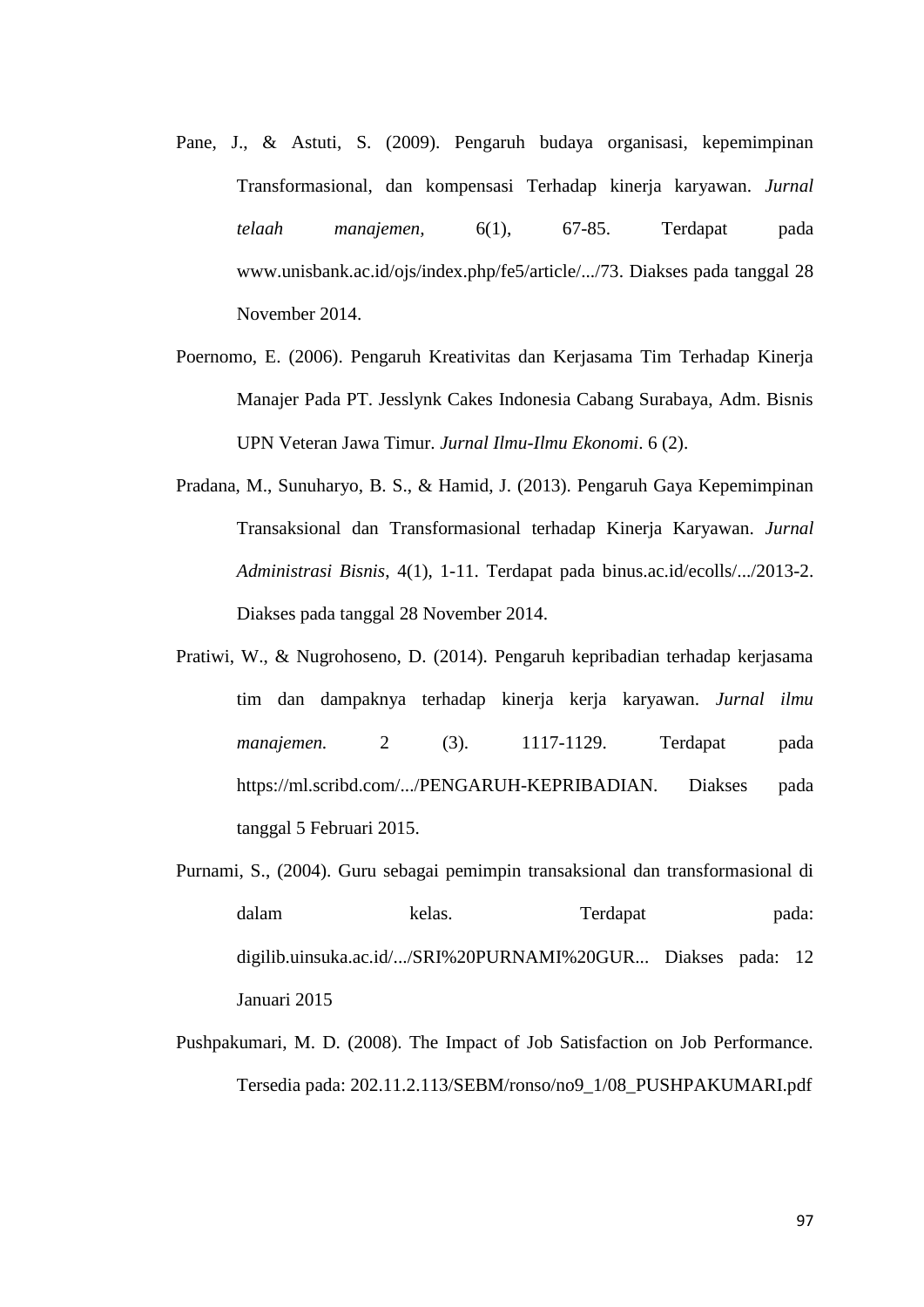- Rahim, A. (2012). Memimpin dan membangun kerjasama tim. Terdapat pada: [http://chrest2001.blogspot.com/2012/1.](http://chrest2001.blogspot.com/2012/12/memimpin-dan-membangun-kerjasama-tim.html) Diakses pada 27 Februari 2015.
- Rakhmawati, D., & Darmanto, S. (2014). Pengaruh gaya kepemimpinan transformasional, kepercayaan, dan kerjasama tim terhadap komitemen organisasi untuk meningkatkan kinerja karyawan. *Journal of* ekonomi dan manajemen, 29 (1).
- Rakhmawati, D., Darmanto, S. (2014). Pengaruh gaya kepemimpinan transformasional, kepercayaan, dan kerjasama tim terhadap komitmen organisasi untuk meningkatkan kinerja karyawan. *Jurnal media ekonomi dan manajemen,* 29 (1), 83-96. Tersedia pada ejournal.ekonomiuntagsmg.ac.id. Diakses pada tanggal 1 Desember 2014.
- Rantika, R., & Sunjoyo. (2012). Pengaruh konflik kerja-keluarga terhadap komitmen organisasional yang dimediasi oleh kepuasan kerja pada profesi perawat di Rumah Sakit Umum Daerah (RSUD) Dr. Moewardi Surakarta. Laporan riset yang tidak dipublikasikan. Fakultas Ekonomi Jurusan Manajemen Universitas Kristen Maranatha Bandung.
- Richard, A., Guzz, Salas, E., and Associates. (1995). Team Effectiveness and Decision Making in Organizations.
- Ridwan. (2011). Menerapkan bekerja dalam tim. Terdapat pada: [http://ridwanjuli.blogspot.com/20.](http://ridwanjuli.blogspot.com/20) Diakses tanggal: 27 Februari 2015.
- Rifan, F. (2014). Kerjasama Tim Agar Bernilai Positif Terhadap Hasil Kerja. Tersedia pada rifanfinancindoberjangka.com/kerjasama-tim-agar-ber. Diakses pada tanggal 20 November 2014.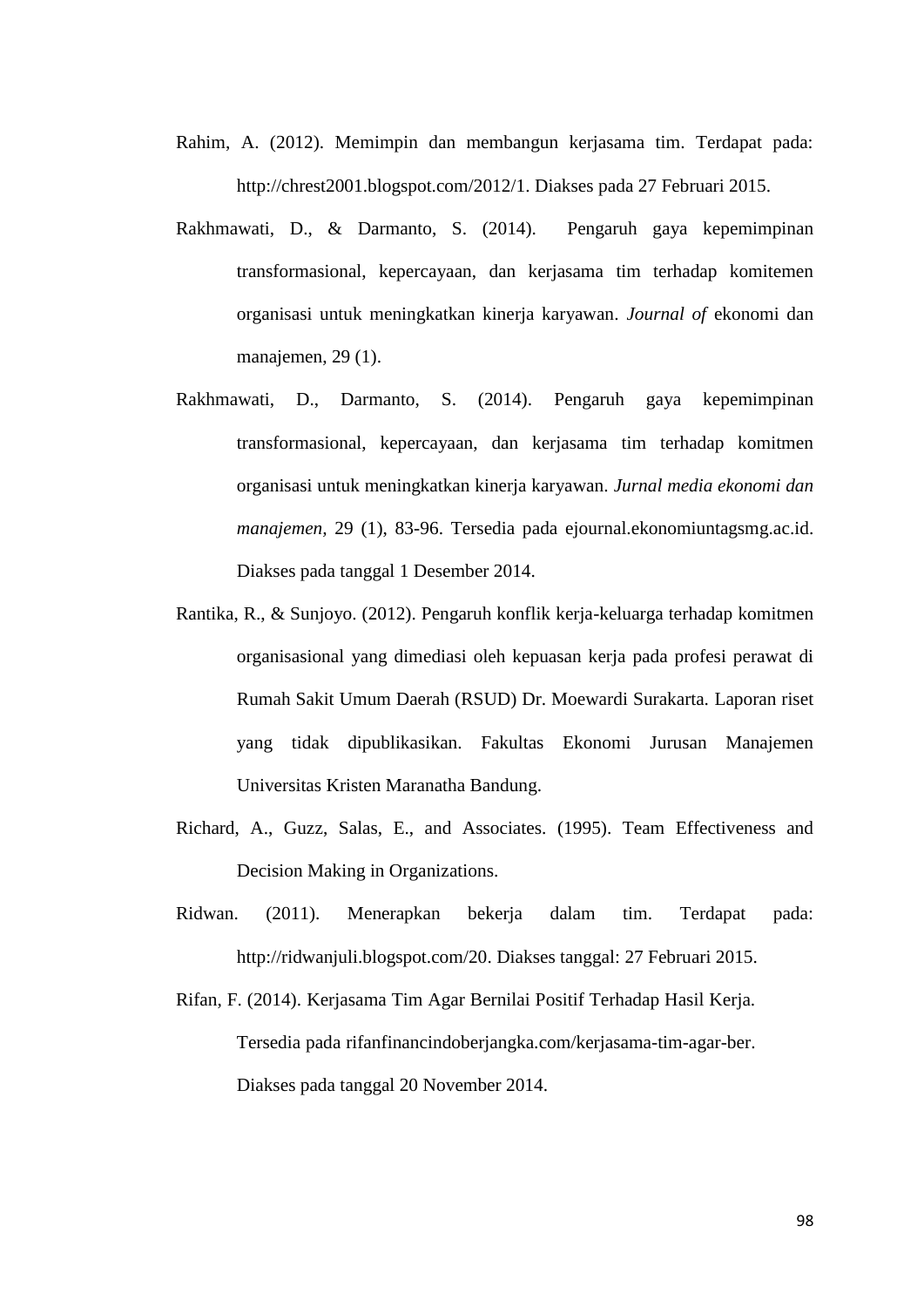- Riyadi, E. (2013). Konflik Dalam Perusahaan. Tersedia pada: [http:/ekoriyadi384.blogspot.com/2013/](http://ekoriyadi384.blogspot.com/2013/) Diakses tanggal: 1Januari 2015.
- Robbins, S.P. & Judge, T.A. (2008). *Perilaku organisasi: organizational behavior,*  Edisi 12. Jakarta: Salemba Empat.
- Rosenbach, W.E. & Sashkin, M. (2014). The leadership profile: on becoming a better leader trough leadership that matters. International and Pan-American Copyright Conventions: Vista Larga Drive, Gettysburg. Tersedia pada [www.leadingandfollowing.com.](http://www.leadingandfollowing.com/) Diakses pada tanggal 26 Februari 2015.
- Safitri, Amri & Shabri (2012). Pengaruh Gaya Kepemimpinan, Kerjasama Tim, Dan Gaya Komunikasi Terhadap Kepuasan Kerja Serta Dampaknya Terhadap Kinerja Pegawai Pada Sekretariat Daerah Kota Sabang. Jurnal Manajemen. 2(1). 1-17
- Salas, E., Cooke, N., & Rosen, M. (2008). On Teams, Teamwork, and Team Performance: Discoveries and Developments. *Journal of the Human Factors and Ergonomics Society, 50,* 540-547. doi:10.1518/001872008X288457
- Seaver, D. S., (2010). Effect of transformational leadership in a cross-cultural. (Disertasi, School of Business and Technology, Capella University). Tersedia pada: gradworks.umi.com/33/90/3390329.html Diakses tanggal: 19 November 2014
- Seltzer, J., and Bass, B. M. (1990). Transformational Leadership: Beyond Initiation and Consideration. *Journal of Management*, 16 (4): 693-70.

Simamora, H. (2004). *Manajemen Sumber daya manusia.* Edisi 2. Yogyakarta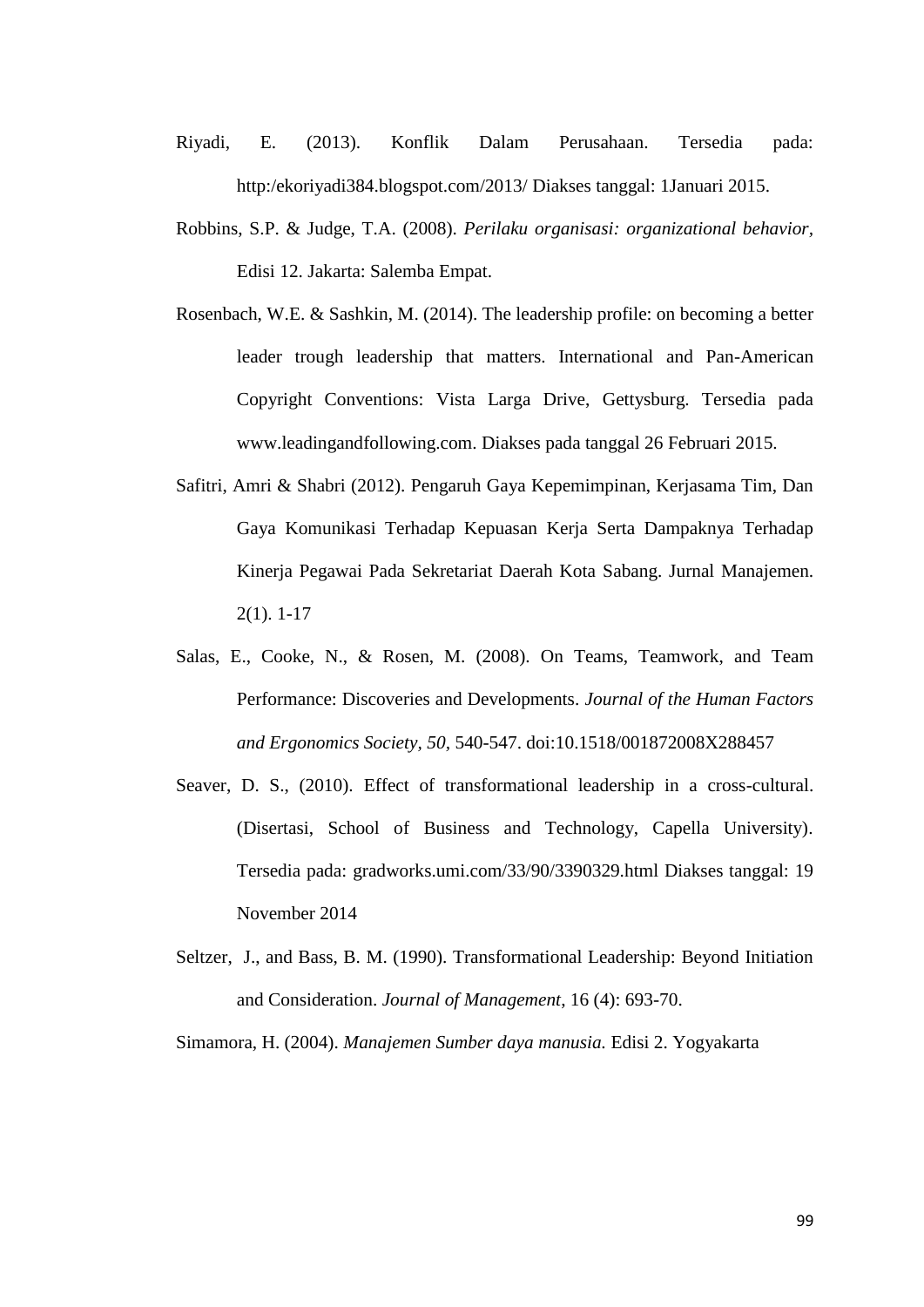- Solid Gold Berjangka. (2014). Prinsip kerjasama tim dalam bisnis. Tersedia pada[:http://sgoldberjangka.com/prinsip-kerjasama-tim-dalam-bisnis/](http://sgoldberjangka.com/prinsip-kerjasama-tim-dalam-bisnis/) Diakses tanggal: 15 Januari 2015.
- Sugiyono. (2012). *Metode penelitian kuantitatif kualitatif dan R&D.* Bandung: ALFABETA
- Sunjoyo (2010). The impacts of leadership styles, conflict management, and intuitive skill on leading change. *Proceedings of International Seminar & Conference (ISC) 2010. Jakarta: Faculty of Economics, Jakarta State University, p. 41.*  Tersedia pada sunjoyo.lecturer.maranatha.edu. Diakses pada tanggal 18 September 2014.
- Sunjoyo, Setiawan, R., Carolina, V., Magdalena, N., & Kurniawan, A. (2013). *Aplikasi SPSS untuk SMART Riset (Program IBM SPSS 21.0).* Bandung: Alfabeta.
- Sunjoyo. (2013). Dampak kepemimpinan transaksional, transformasional, dan melayani terhadap kinerja kerja. *Proceedings Seminar & Call For Paper Forum Manajemen Indonesia ke-5 (FMI-5).* Kalimantan Barat, Pontianak:Bank Indonesia dan Mercure Hotel, *p.* 200. Tersedia pada sunjoyo.lecturer.maranatha.edu. Diakses pada tanggal 8 Januari 2015.
- *Systems*. Diakses pada tanggal 28 November 2014.
- Tumon, I. (2009). Pengaruh iklim organisasi terhadap kepuasan kerja dan komitmen organisasi untuk meningkatkan kinerja karyawan. Tersedia pada: elib.unikom.ac.id. Diakses pada: 25 Februari 2015.